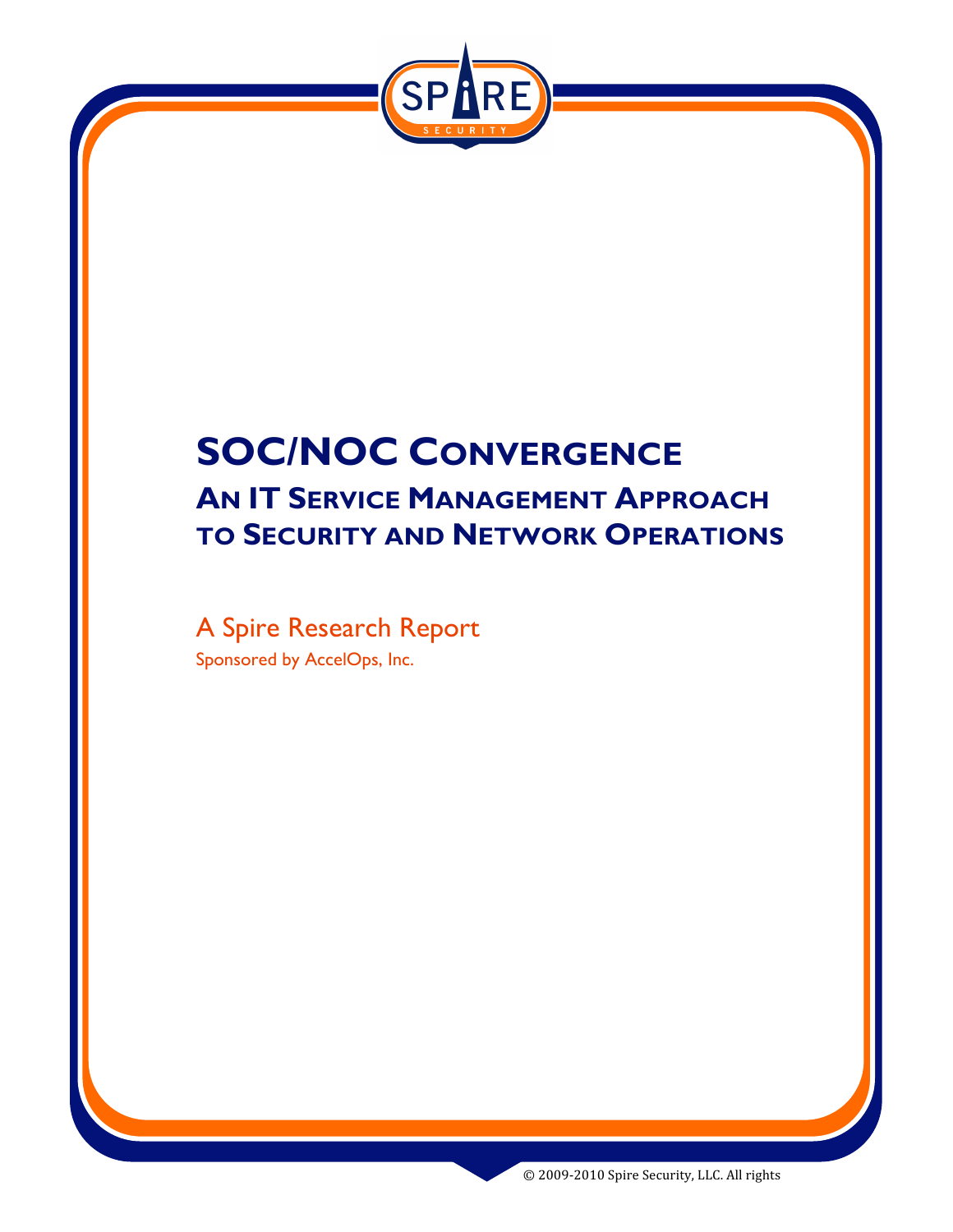# Executive Summary

Every few years, two functional IT areas start to look and sound alike. The processes begin to mirror each other and the products espouse features that are beneficial to multiple areas. More importantly, the analysts and engineers start to act a lot alike as well. This is normal, as the dynamic nature of information technology management creates many pathways for development of day-to-day operations and the growth of the various functional areas.

Inevitably, functional similarities give rise to the notion of consolidation in the minds of decision makers. In hard economic times, the idea quickly gathers steam and becomes a full-fledged trend adopted by a number of organizations. That trend is happening with network operations centers (NOCs) and security operations centers (SOCs) today.

While the convergence of NOCs and SOCs is not a new concept, another development in strategic management makes it more likely. Fundamentally, IT Service Management changes the way IT is aligned with the business.

This report will review SOC/NOC convergence trends, reasoning, challenges and implementation considerations. It will also examine how advancements in datacenter monitoring and security information management solutions, such as AccelOps, supports SOC/NOC convergence and service-oriented management.

#### About Spire Security

Spire Security, LLC conducts market research and analysis of information security issues. Spire provides clarity and practical security advice based on its "Four Disciplines of Security Management," a security reference model that incorporates and relates the functions of identity management, trust management, threat management, and vulnerability management. Spire's objective is to help refine enterprise security strategies by determining the best way to deploy policies, people, process, and platforms in support of an enterprise security management solution.

This white paper was commissioned by AccelOps, Inc.. All content and assertions are the independent work and opinions of Spire Security, reflecting its history of research in security audit, design, and risk management activities.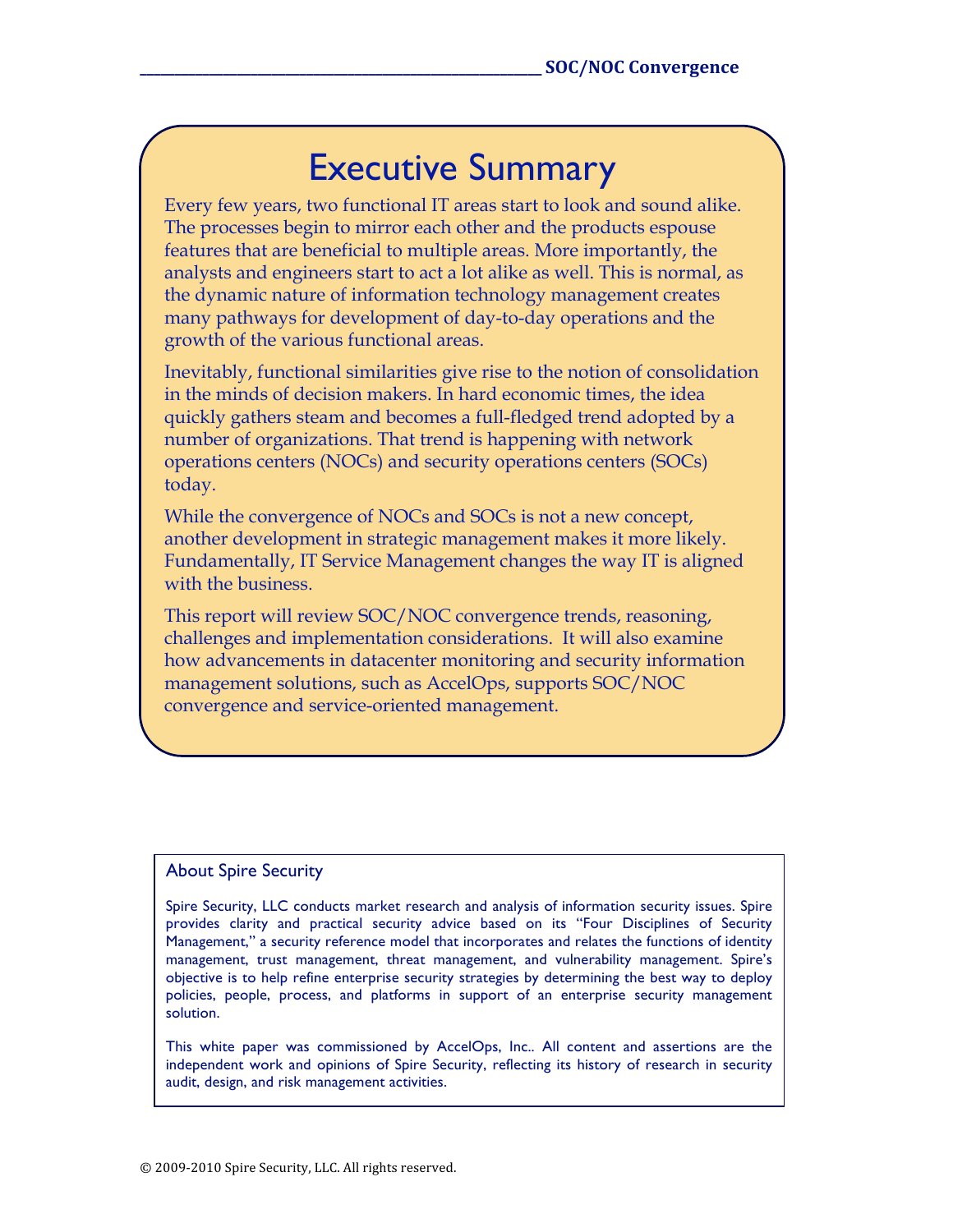## **SOC/NOC CONVERGENCE**

## Table of Contents

| <b>INTRODUCING IT SERVICE MANAGEMENT</b>                         | ш            |
|------------------------------------------------------------------|--------------|
| <b>TOWARDS IT SERVICE MANAGEMENT</b>                             | $\mathbf{2}$ |
| <b>WHY SOC/NOC CONVERGENCE</b>                                   | 3            |
| <b>Optimize resources</b>                                        | 3            |
| Align team services and gain operational leverage                | 3            |
| Be more responsive to the business                               | 3            |
| <b>PARALLEL PROCESSING IN NOCS AND SOCS</b>                      | 3            |
| <b>CHALLENGES OF SOC/NOC CONVERGENCE</b>                         | 4            |
| AN ITSM IMPLEMENTATION APPROACH TO SOC/NOC<br><b>CONVERGENCE</b> | 4            |
| Step I: Assess mandates and best practices                       | 4            |
| Step 2: Document policy and business value                       | 5            |
| <b>Step 3: Define supporting controls</b>                        | 5            |
| Step 4: Review, verify and attain endorsements                   | 6            |
| Step 5: Implement, improve and expand                            | 6            |
| <b>ACCELOPS INTEGRATED DATACENTER MONITORING</b>                 | 6            |
| <b>SPIRE SECURITY VIEWPOINT</b>                                  | 7            |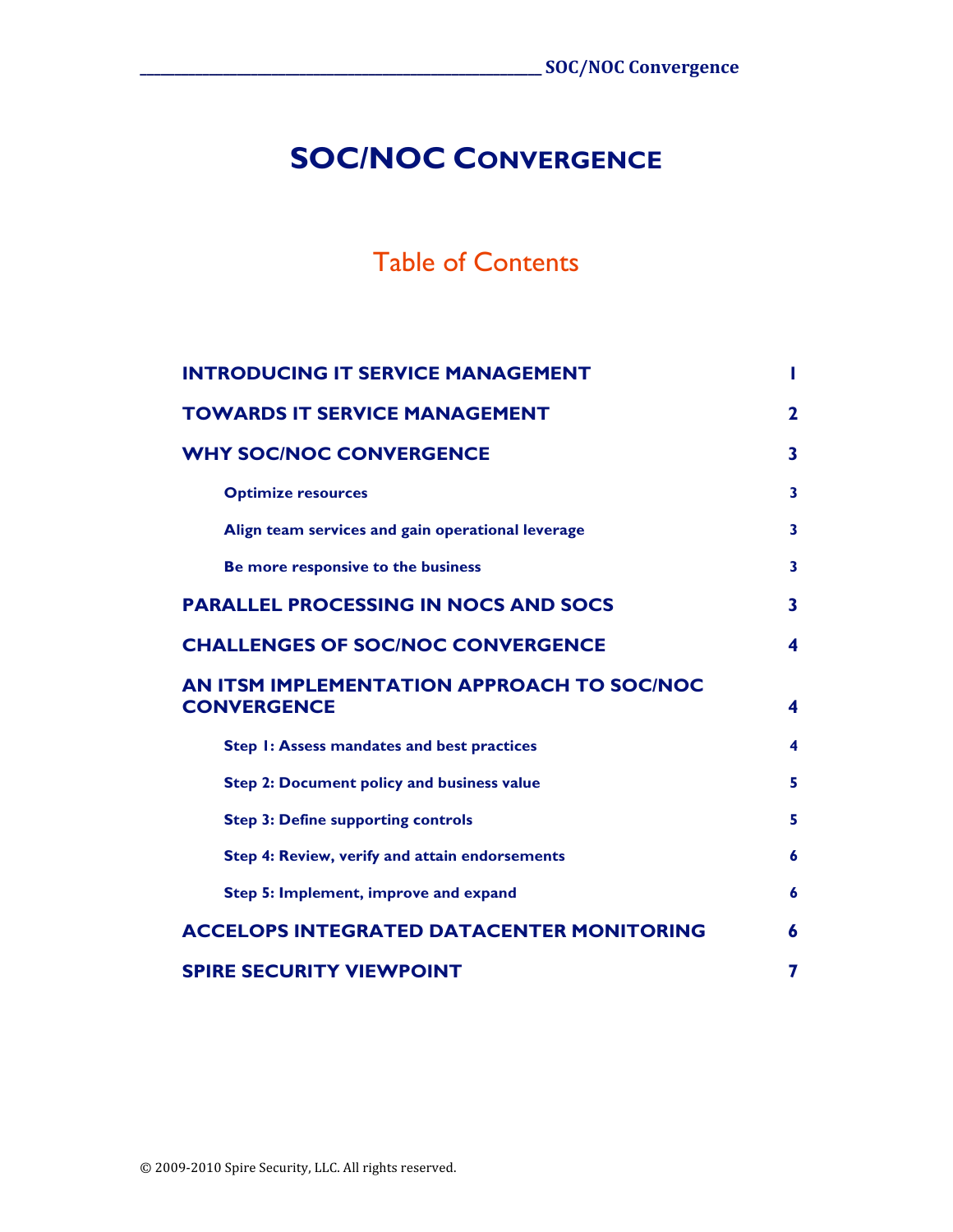# Introducing IT Service Management

IT Service Management (ITSM) takes a customer-centric approach to IT management. "Remember the user!" might be the rallying cry of proponents who recognize that technology exists to add value to end users - from an enterprise perspective this means subsidiaries, lines of business, business cost centers, organization departments, and any other group of people aligned to increase the effectiveness of an organization.

This customer-centric approach meshes quite well with the technical benefits of service-oriented management. No customer, end user or executive wants to be mired in technical details; they are concerned about completing their sales order, getting work accomplished, or achieving competitive advantage. However, every IT member recognizes the need for the technical details (the infrastructure details and operational status that equates to an IT service) behind the application or business initiative. ITSM is about assuring service reliability, optimizing resources and continually improving service delivery.

There are three important aspects of ITSM that describe the value proposition:

### *1) ITSM parallels the move towards service-oriented architectures and cloud computing.*

Service-oriented architecture (SOA) creates a level of abstraction among components of a technical architecture that allows for flexibility in design and implementation. This abstraction also provides an opportunity to align technology with business (or user) functions. This abstraction for naming different components and being able to replace them dynamically defines ITSM.

Cloud computing is about automating internal IT capacity or offloading said capacity to external third parties for rapid application deployment and as-needed system and storage scale by leveraging virtualization and multi-tenant technologies. While automation abstracts the underlying technologies, clearly provisioning, access controls and monitoring capabilities must be aligned to existing requirements.

But all of this flexibility also creates new complexity and drives the need to recognize where these components are and how to manage them. Most importantly, as we put together our management scheme, we have to start thinking about the way our IT organization is structured and how we can tie things together to support the needs of the organization.

### *2) ITSM incorporates control, administration, and monitoring of the entire infrastructure.*

The key to ITSM, then, is coordinating all the moving parts created by the flexibility of service-orientation. So, ITSM incorporates all the controls and administrative requirements that IT organizations need in order to deal with that ambiguity. The burden of management increases with the complexity of the architectures and therefore drives the need for automation and scalable solutions.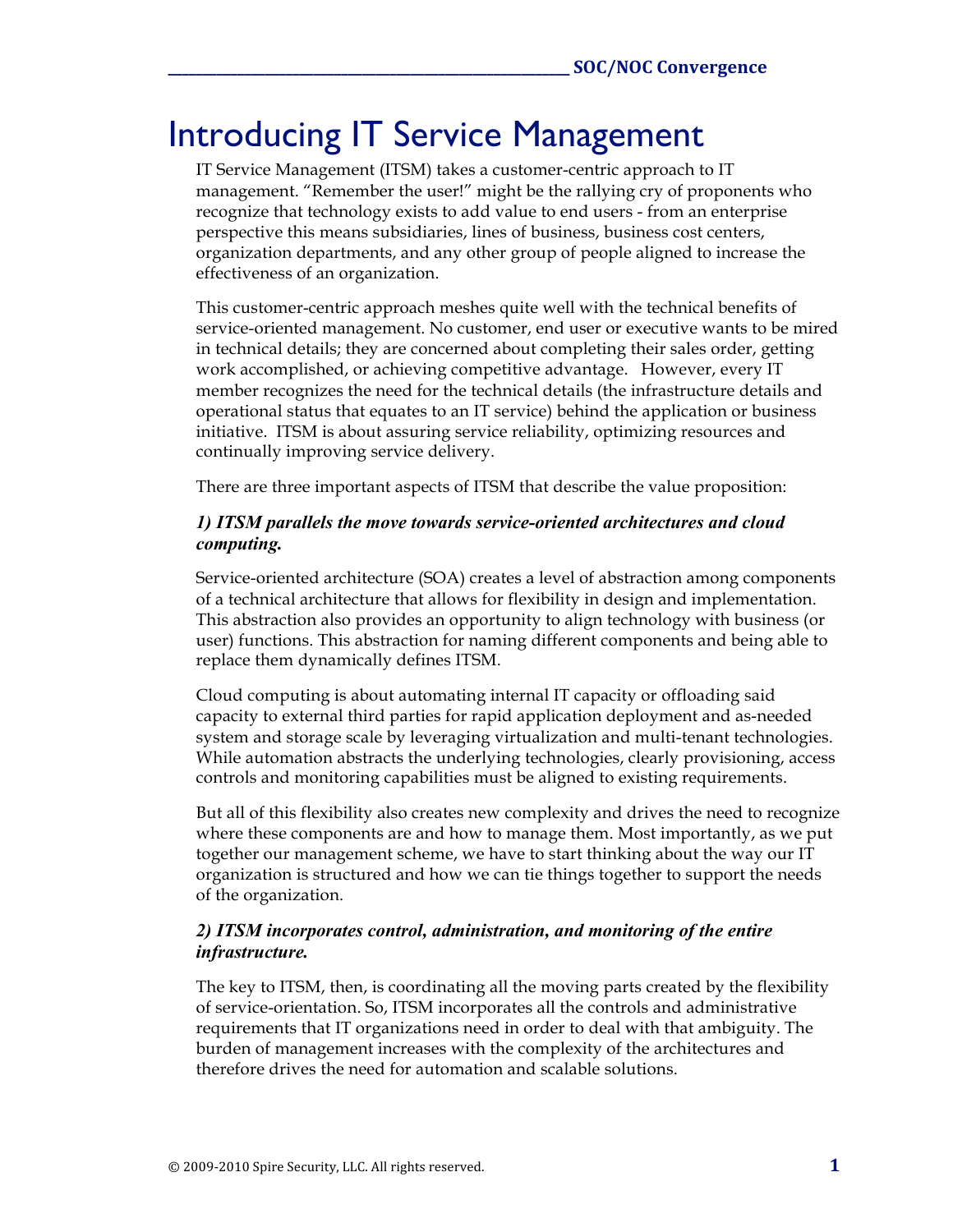Functionally speaking, users care about the services that are being provided to them and they care about applications they can use on the business side and they care about the success of their particular line of business. We end up with a lot of details and lots more opportunity for levels of abstraction that provide you with more flexibility.

Rather than naming specific items or elements or objects, we provide pointers to locations and then we can swap the individual components as we need to behind the scenes.

Domain Name Services (DNS) is an obvious example of this from the network world. Rather than naming a specific IP address to access a Web or email server, a user or application (by proxy) dynamically looks up the IP address using the domain name. Clearly, this provides the user with an easier way to navigate and the IT engineer with flexibility in managing network resources. However, it creates a new table that requires management.

Given that executives and business owners care about service reliability, IT organizations must be able to assess, manage and monitor their enterprises from a service delivery perspective rather than an infrastructure, application and functional domain perspective. This would require the means to understand component-toservice dependencies, service-level requirements and available controls.

#### *3) ITSM leverages COBIT, ITIL, and ISO standards.*

The popularity of control frameworks reflects the increasing management requirement in the face of complexity. These frameworks ensure completeness when assessing management requirements of the ITSM – driven organization. COBIT, ITIL, and certain ISO standards are logical follow-through for the increasingly service-oriented IT world.

These three aspects of ITSM – the adoption of SOA and cloud computing, incorporation of more integrated controls and administration, and leveraging standards – provide a strategic blueprint for the move towards ITSM in an organization.

# Towards IT Service Management

In the days of the monolithic mainframe and even with client-server computing, IT groups have had highly refined responsibilities for specific IT functions. These silos fulfill specific needs in any organization - network operations, system administration and security are good examples. Although these silos are common from a functional perspective, increasing efficiency dictates that we evaluate the functions looking for overlap. We have to look at our budget, tools, and people and find ways to match the functional requirements to a more dynamic IT service management. This ensures the highest level of "human scalability" to address new architectures.

Implementing an ITSM program requires thoughtful planning. Today, the people, tools, and budgets in individual IT functional areas operate in silos – separate from each other with low-to-moderate interaction. Increasing efficiency involves looking across silos from a functional perspective and consolidating the resources available.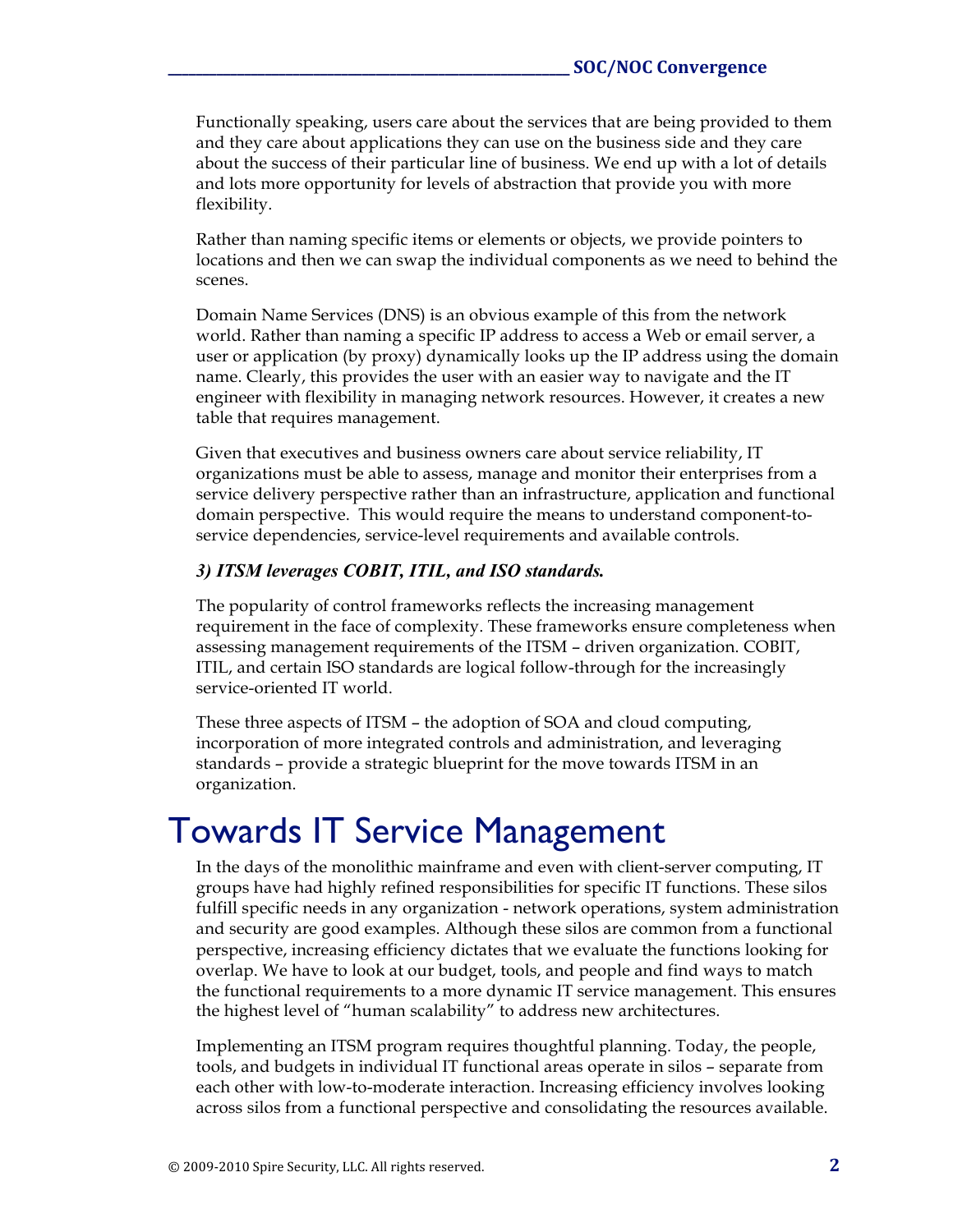Even in smaller organizations, IT employees often wear many hats across networking, systems, security and applications management. Here too, ITSM and respective tools supporting ITSM can better support cross-functional teams.

It is very common for security functions to be overlays to more traditional areas – that is what makes security a good candidate for convergence and to fortify ITSM initiatives. It is worth considering more specific reasons that justify the trend towards SOC/NOC convergence.

# Why SOC/NOC Convergence

Convergence (and divergence) discussions are an ongoing activity in any dynamic, growing IT organization. The key to making decisions is to find critical mass in the capabilities of the groups. The anticipated benefits are clear – we expect to optimize resources, align team services for operational leverage, and increase responsiveness to the business.

### Optimize resources

Hard economic times provide the rationale to consider ways to increase efficiency and effectiveness. Rather than paring down in certain areas, enterprise executives seek out similarities in function and consolidate. The clear benefit is optimized resources – lower costs and higher productivity from personnel and software solutions while performing at the same functional level.

### Align team services and gain operational leverage

From a day-to-day perspective, streamlining the procedures, controls, workflows, and reporting associated with multiple IT functions positions an IT organization for "human scalability" (formerly known as "synergy"). Many organizations are already moving in this direction. The alignment itself allows for flexibility just like this – and makes convergence between SOCs and NOCs a foregone conclusion.

### Be more responsive to the business

Ultimately, IT answers to the business. Silos are noticeably more disjointed in their ability to respond to business needs because they can get caught up working within themselves and essentially reinventing wheels that other departments have already been riding on. Reducing efforts in these areas creates opportunities to learn more about applications and business functions.

With the anticipated benefits of ITSM more clearly defined, it is easier to apply the concepts to network and security operations.

## Parallel Processing in NOCs and SOCs

There are a number of activities in both the Network Operations Center and Security Operations Center that are very similar. Consider the functions of a NOC – fault tolerance, troubleshooting specific network outages, monitoring system uptime, etc. – and compare these to the functions of a SOC – intrusion detection, network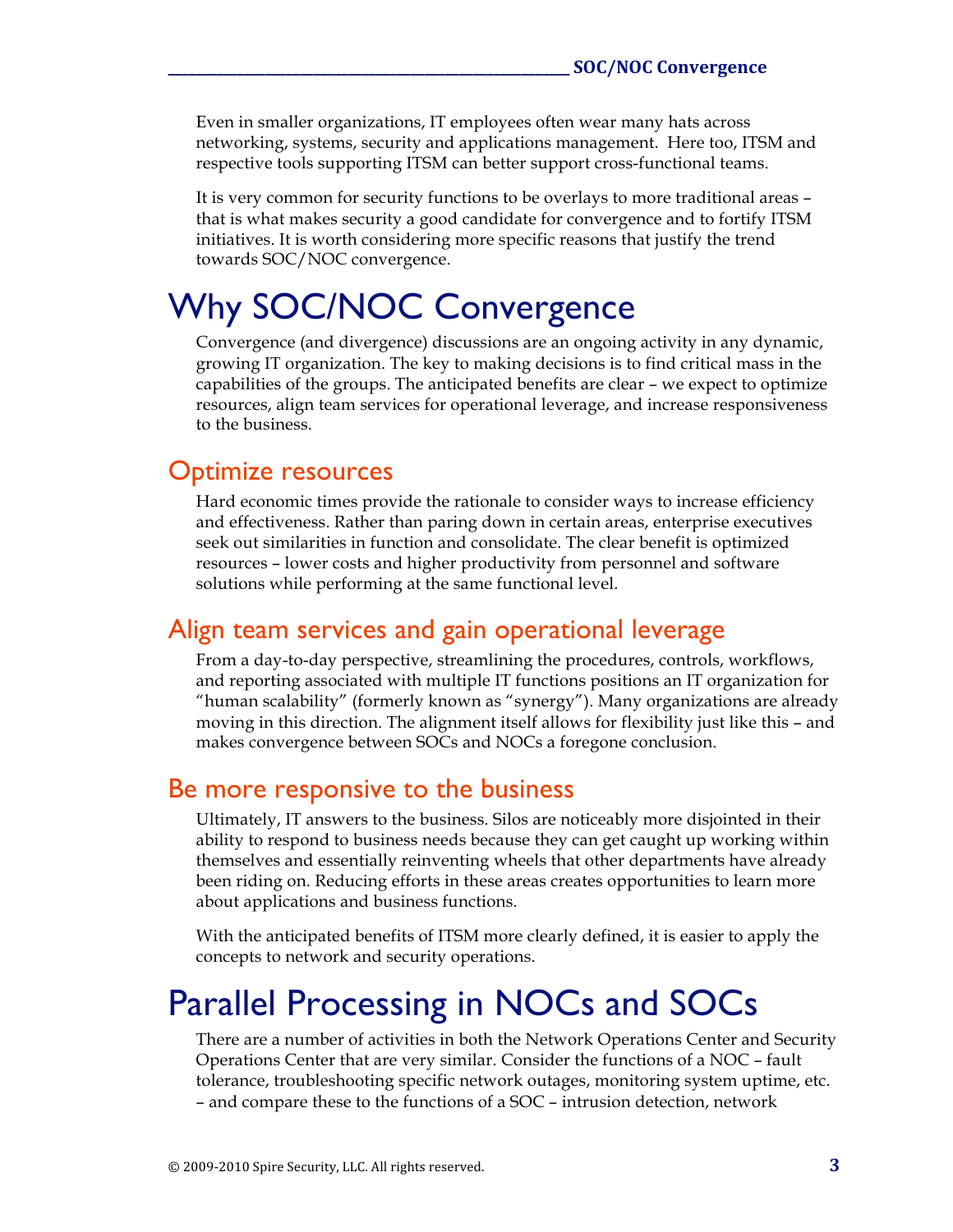behavioral anomaly detection, log management, etc. When it comes to monitoring and reacting, the biggest difference between the NOC and SOC is that the SOC is looking for "intelligent adversaries." Realistically, it is extremely difficult to tell the difference between attacks and random network events at the early stages.

Commonalities in processes do exist and should be leveraged. Security should be involved not only in incident identification and response, but also when it comes to change management, application deployment and service selection. In addition, the use of trouble ticketing systems, risk assessment systems, reporting tools and monitoring systems can also be shared.

# Challenges of SOC/NOC Convergence

No convergence effort is without its obstacles. The most significant challenges revolve around the use of resources:

- ► Streamlining the processes the drive to efficiency highlights those processes that are following different paths to similar conclusions. Processes must be reviewed for similarities and streamlined to fit both operational areas.
- ► Finding the right tools SOCs and NOCs typically have an array of tools that satisfy their needs. These tools must be inventoried and assessed for functional fit within the converged operations center.
- ► Enhancing correlation with a plethora of tools, streamlining processes and tools leads to a need for more depth in correlating events.

A methodical approach to implementation is the best way to address these challenges.

# An ITSM Implementation Approach to SOC/NOC Convergence

A process for SOC/NOC converge that leverages ITSM implementation tenets covers five steps. First, assess organization expectations, mandates and best practices. Second, document policy and promote the business value. Third, define IT services and supporting controls. Fourth, verify and attain endorsements. And fifth, implement, improve and expand.

## Step 1: Assess mandates and best practices

It is important to understand the expectations of an organization considering convergence through an ITSM approach. This first step involves understanding the organization's strengths and weaknesses and comparing it to the willingness to change. Corporate culture can dictate mandates from a top-down perspective or a consensus-driven one. Understanding the organization's reasoning ensures consistency with the initiative.

Perhaps the most important factor in evaluating internal mandates is to understand best practices and determine the amount of change that is necessary to fulfill the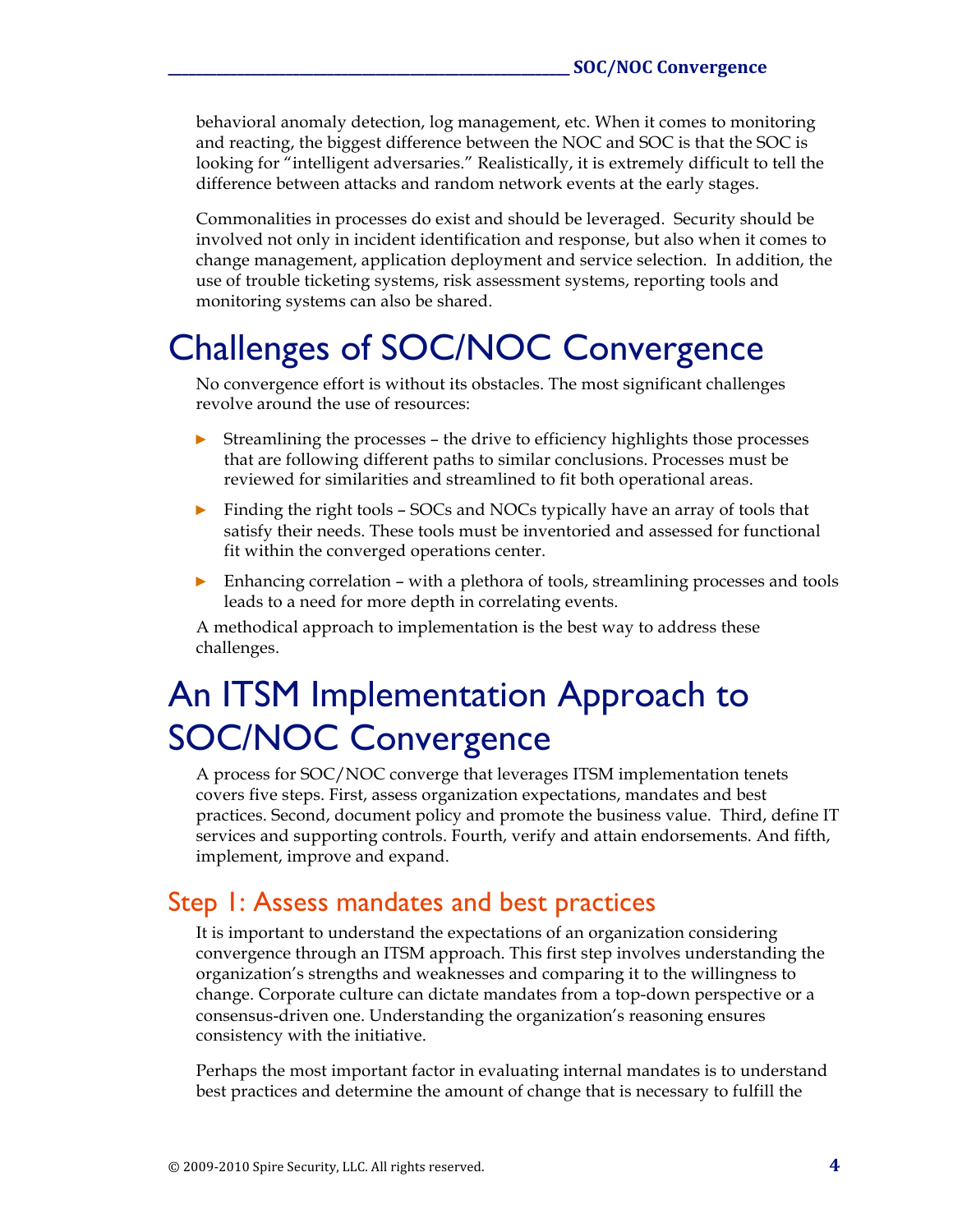ITSM objectives. A conservative approach typically provides more success and results in positive feedback from affected departments and people.

### Step 2: Document policy and business value

With mandates defined, it becomes important to document the strategic-level policy for the SOC/NOC functions. These policies should define the objectives of a converged operations group. Policy can highlight the responsibilities of individual groups for each function and set the stage for determining how resources should be allocated.

Perhaps more importantly than policy is business value, as it is often overlooked and key to having all players work well within the mandates set up for the organization. Business value should drive all policies, processes, and controls.

This includes determining where common processes that support policies can be leveraged and where requirements and operational oversight may require adjustment. For example, how an operational problem or security violation is identified, managed and resolved which may have different documentation and operational data retention and analysis requirements.

## Step 3: Define supporting controls

Taking into account service-oriented management, IT operations comprised of both SOC and NOC constituents should define key IT and business services, their availability and performance requirements, and the underlying IT components that support the delivery of said service. This will require identifying and internally auditing specific applications, systems and network infrastructure that comprise an IT service.

One useful approach is to identify a handful of IT services and organize/document an audit process. This will not only produce manageable output (rather than attempting to document all possible services), but can also identify areas to improve data gathering. Once a service is defined, basic or advanced availability and performance requirements or Service Level Agreements (SLAs) can be investigated. This will help determine what controls may exist or be needed.

Both network operations and security operations functions must be evaluated for appropriate controls. From the collection of traffic information through its analysis, identification of problems, initial investigation, and forensic follow-up, each step in the process must have controls for the inputs and the handoff to the next step.

Supporting controls may be technical or manual, or some combination of both. These controls consist of options that verify the completeness and accuracy of the data throughout the process. As part of this process, a gap analysis will highlight problem areas that must be addressed and potential compensating controls. This analysis may also identify provisioning, monitoring and auditing deficiencies and respective management solution requirements that need to be addressed.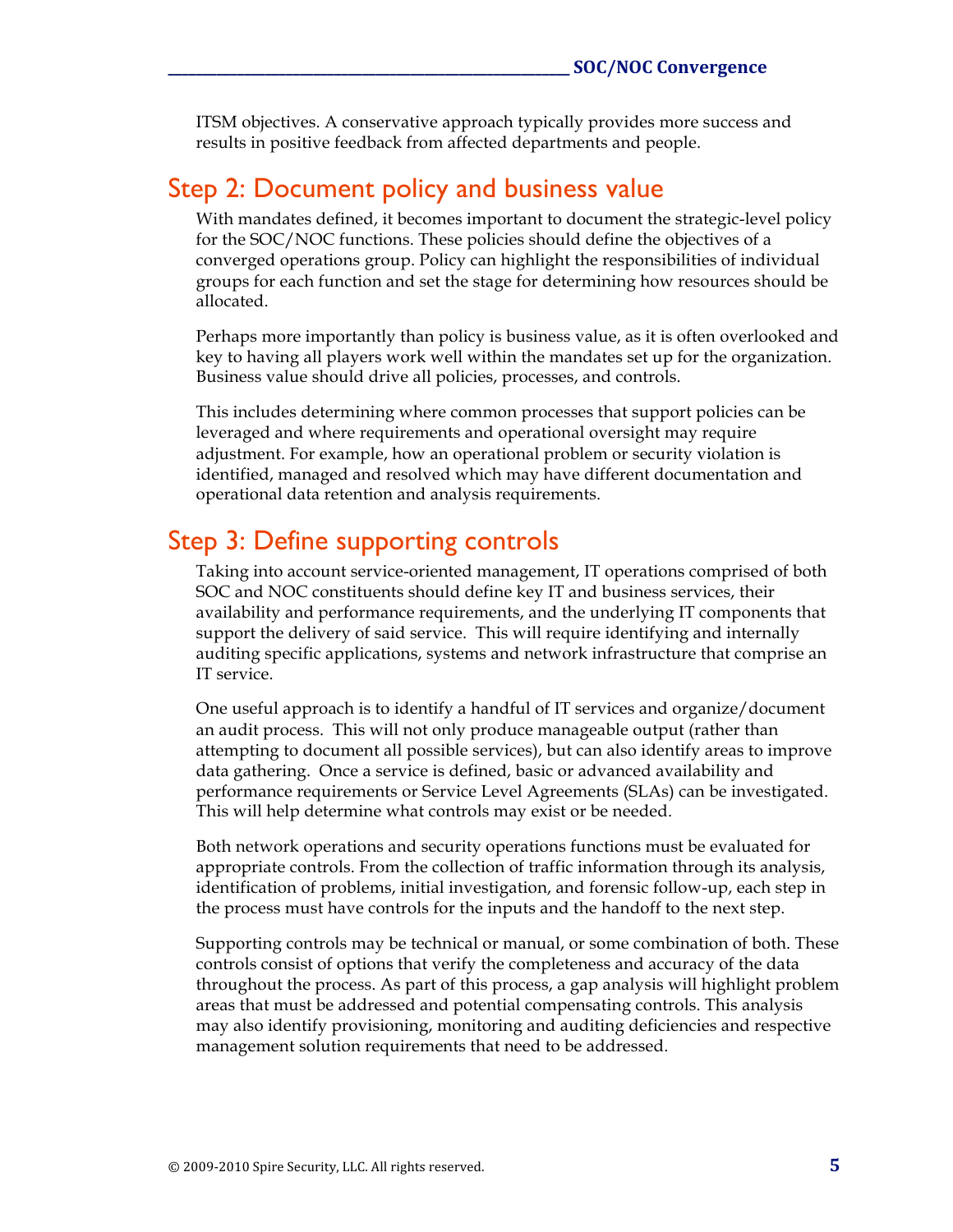## Step 4: Review, verify and attain endorsements

Step 4 circles back around with key players in the implementation process. Business stakeholders, internal and external auditors, and the staff members of the SOC and NOC themselves must endorse the process, objectives, requirements and metrics to ensure the highest level of success.

Documentation and subsequent review of steps 1 through 3 will be necessary to identify any disconnects and make improvements that are typical in a broad effort like ITSM.

### Step 5: Implement, improve and expand

The final step is implementation. It is suggested that keeping the implementation project scope limited and phased prior to actual implementation will ensure SOC/NOC convergence progress wins, a faster means for operational corrections, and the ability to more easily measure operational results. With success, the implementation breadth and expansion can be more assured.

# AccelOps Integrated Datacenter Monitoring

AccelOps represents the newer breed of datacenter monitoring solutions that takes a holistic approach to monitoring, analyzing and reporting about an IT infrastructure from both a component and service viewpoint. Conceived from the founders' systems, networking and event correlation roots (the team that had created the Cisco MARS SIM appliance), the company's datacenter management platform encompasses Security Information Management (SIM) and event log management, as well as service, performance, availability and change management.

The product itself combines an automated means to continuously monitor and apply analytics to discovered network devices, hosts, applications, and users. Beyond supporting top-tier vendor devices, it ships with built-in correlation rules, dashboards and reports. The web-based interface is intuitive and its functionality is well integrated (see Figure 1). AccelOps has a level of built-in event correlation and usability to benefit each IT domain within network and security operations. This functionality serves to tackle alerting and incident response, root-cause analysis and investigations, as well as operational reporting and compliance.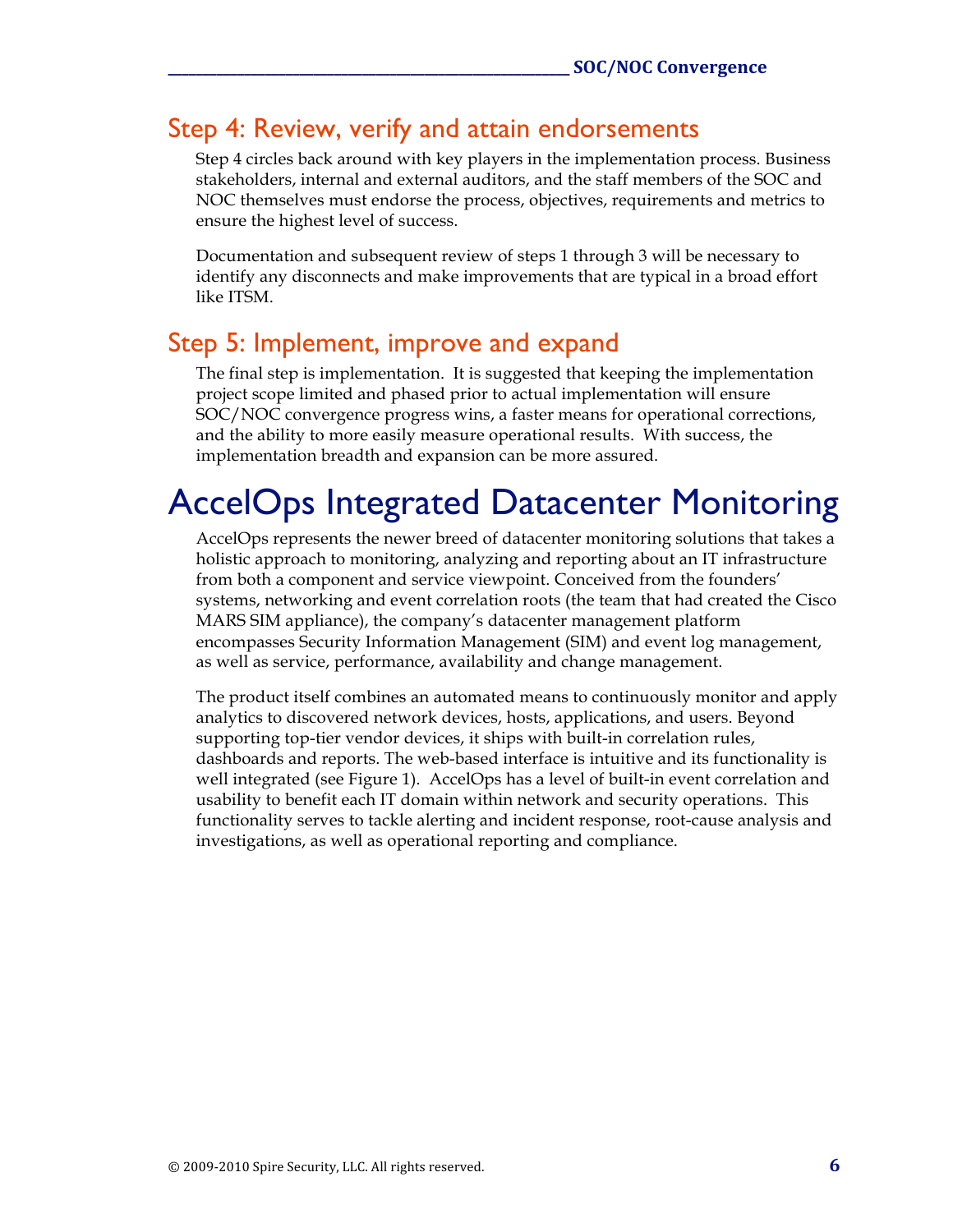#### **\_\_\_\_\_\_\_\_\_\_\_\_\_\_\_\_\_\_\_\_\_\_\_\_\_\_\_\_\_\_\_\_\_\_\_\_\_\_\_\_\_\_\_\_\_\_\_\_\_\_\_\_\_\_\_\_\_\_
SOC/NOC
Convergence**



**Figure 1. AccelOps intuitive web interface.**

AccelOps feature set should satisfy those security inclined. As with SIM solutions, it captures network flow, events, logs and configuration data to identify attack, threats, anomalies and violations. In addition, AccelOps keeps track of identity and location for all subsequent user and system activity. For compliance and governance, operators can ascertain who did what and when, even if using shared credentials (as is often the case with administrators managing systems).

Network operators can take advantage of monitoring network and system resource use, performance and availability metrics, and network topology maps and inventory. By incorporating a Change Management Database (CMDB), both the SOC and NOC staff will have access to all pertinent infrastructure details including virtualized devices. All captured configuration, event and log detail are stored for subsequent search and reporting employing flat file and embedded relational database technologies.

# Spire Security Viewpoint

In many ways, the success of a SOC/NOC convergence effort revolves around commitment to the plan by key stakeholders. But one big stumbling point often involves the integration of solutions that are currently used in both operational areas. Given this is a monitoring function, the technical solutions provide key information to the operators and must therefore provide the appropriate level of breadth and depth in their capabilities. Technical solutions for managing the CMDB, network behavior, directory services, and service desk activities must be assessed for their inherent functions as well as their ability to integrate with each other into a complete solution.

With the technical solutions covered, convergence efforts are primed with the right tools so the integration can take place. Both the SOC and NOC must have their processes reviewed for change management, network traffic monitoring and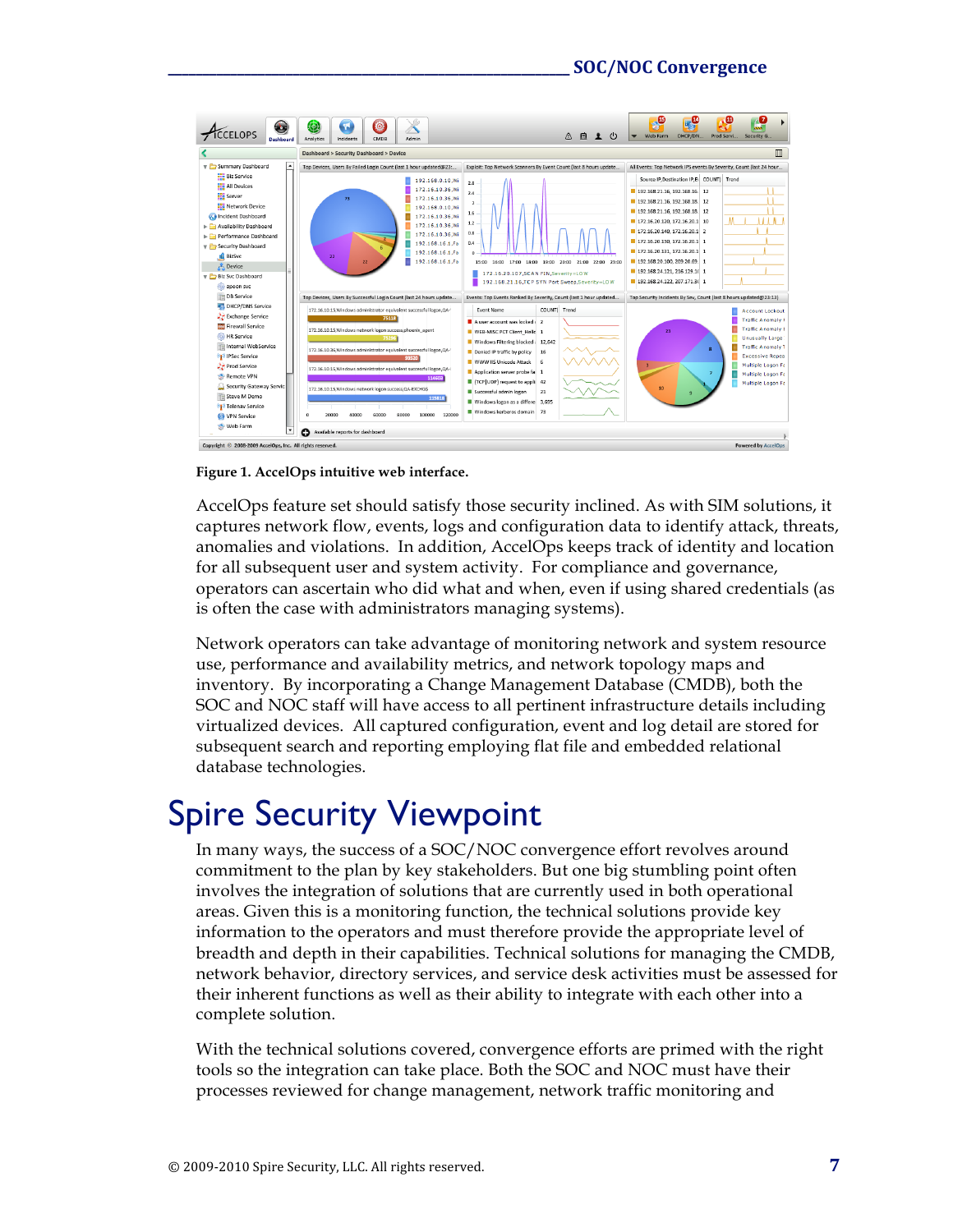anomaly identification, acceptable use and identity management, and incident response. Following the ITSM implementation plan outlined above will assist in the convergence effort.

For ITSM, AccelOps uses the infrastructure details and relationships derived from the CMDB, network flow and log data to facilitate the means for users to step through mapping and defining services. This enables dashboards, problem identification, SLA trending and reports from a service point of view. As a result, AccelOps offers a product that not only supports the aforementioned SOC/NOC convergence, but also advances service-oriented management.